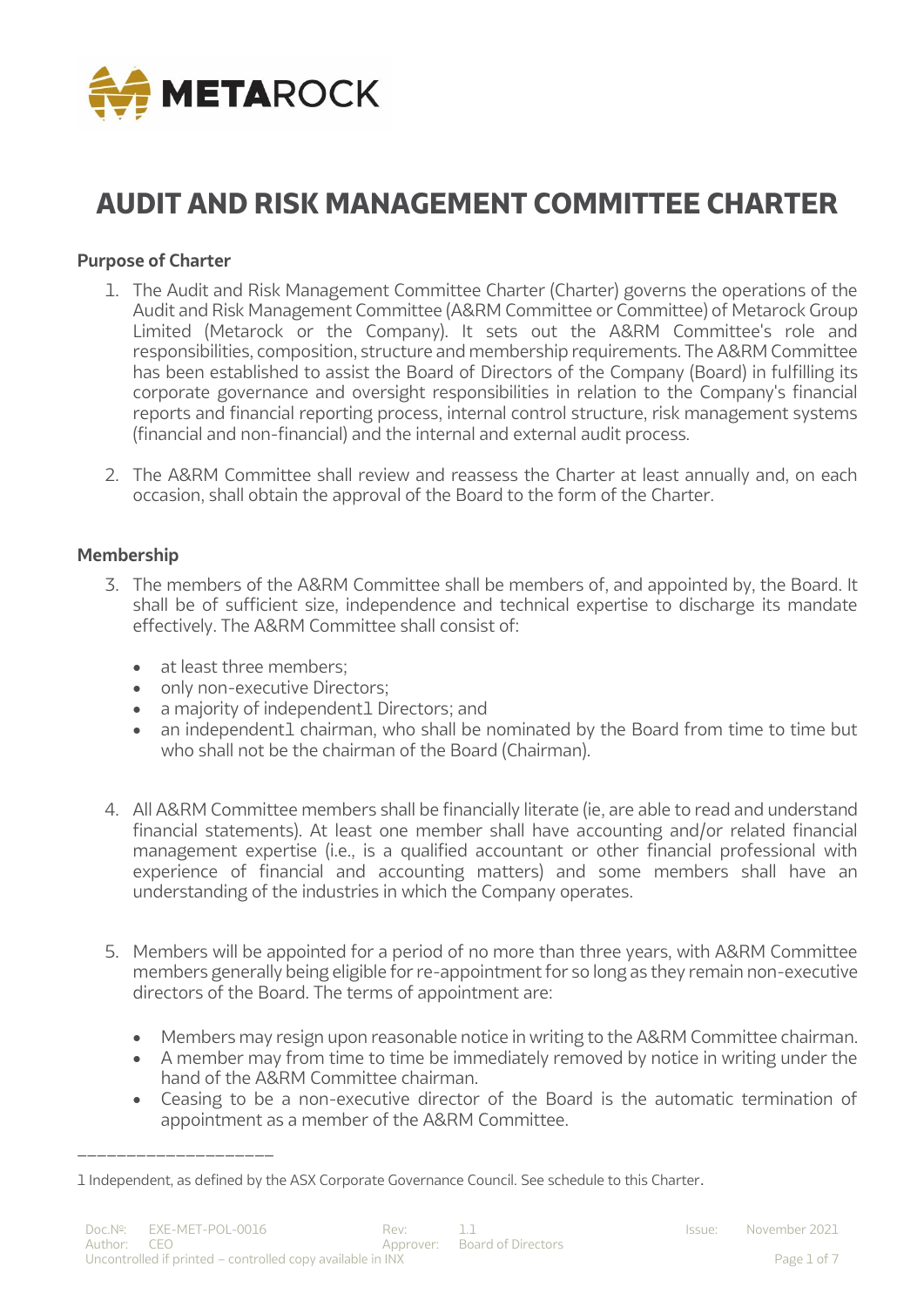

## **Secretary**

- 6. The Company Secretary will act as the Secretary of the A&RM Committee and will attend all A&RM Committee meetings.
- 7. The Company Secretary, in conjunction with the chairman of the A&RM Committee, must prepare an agenda to be circulated to each A&RM Committee member at least two full working days prior to each meeting of the A&RM Committee.
- 8. The Company Secretary will distribute a meeting timetable for each forthcoming calendar year.

#### **Meetings**

9. The A&RM Committee shall meet often enough to undertake its role effectively, being at least four times each year.

10. The purpose of A&RM Committee meetings shall be to:

- review and approve internal audit and external audit plans;
- review and approve financial reports; and
- review the effectiveness of the compliance and risk management function in general.
- 11. The A&RM Committee shall meet in private session at least annually to assess management's effectiveness.
- 12. A quorum for any meeting will be two members.
- 13. Special meetings may be convened as required. The A&RM Committee chairman will call a meeting of the A&RM Committee if requested to do so by any member of the A&RM Committee, by the external auditors or by the chairman of the Board.
- 14. The A&RM Committee may invite such other persons (e.g., staff, CEO, CFO, external parties) to its meetings, as it deems necessary (whether on a permanent or ad hoc basis).
- 15. The proceedings of all meetings will be minuted and these will be included in the papers for the next Board meeting after each A&RM Committee meeting.

#### **Authority**

16. The Board authorises the A&RM Committee, within the scope of its responsibilities, to:

- investigate any matter brought to its attention with full access to all books, records and facilities;
- seek any information it requires from an employee (and all employees are directed to cooperate with any request made by the A&RM Committee) or external parties;
- obtain outside accounting, legal, compliance, risk management or other professional advice as it determines necessary to carry out its duties; and
- ensure the attendance of Company officers at meetings as it thinks appropriate.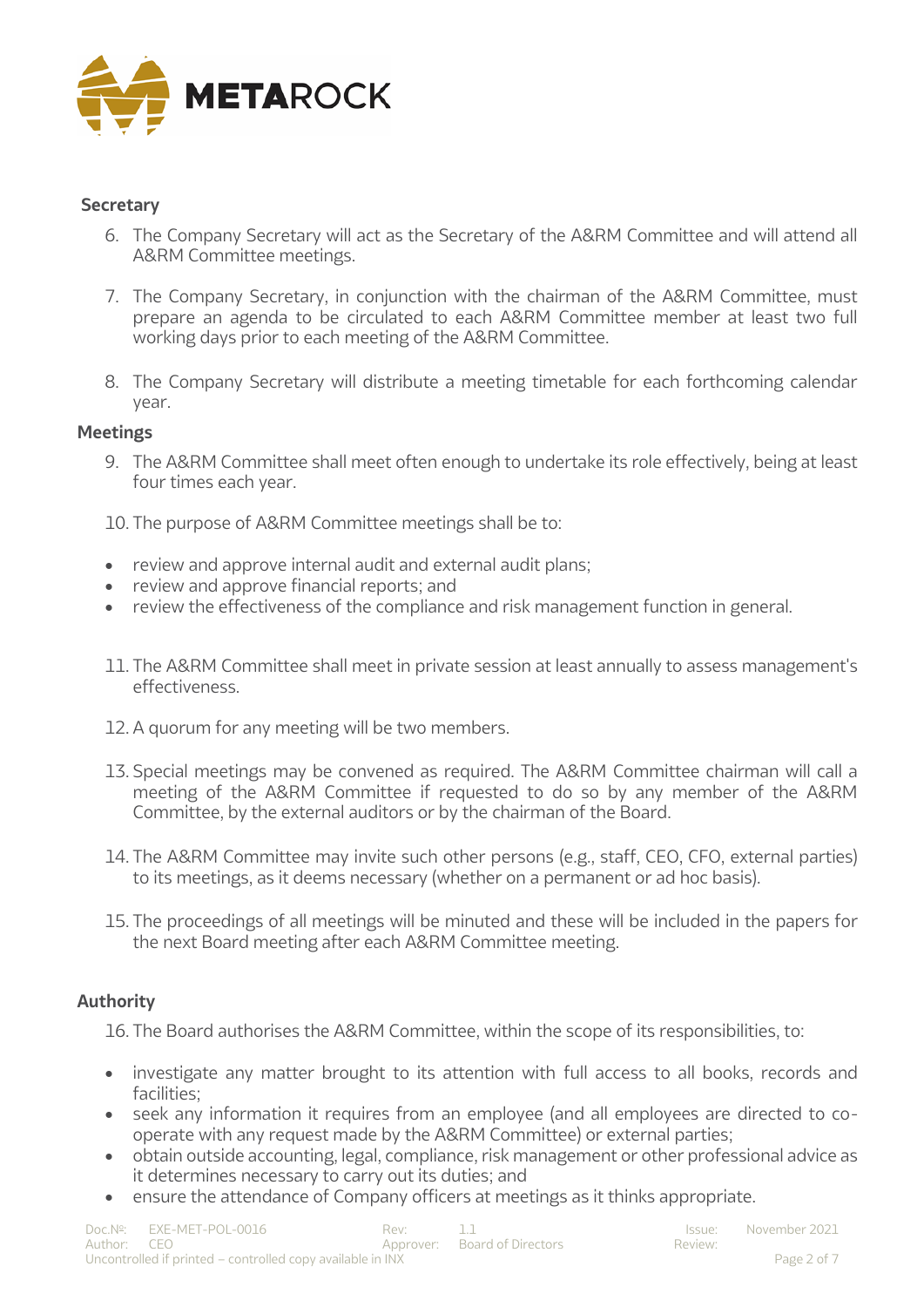

#### **Duties and Responsibilities**

- 17. Understanding the Company's business
- The A&RM Committee shall ensure it understands the Company's structure, business and controls to ensure that it can adequately assess the significant risks faced by the Company.
- 18. Committee members are entitled to rely on Metarock management on matters within their responsibility and on external professionals on matters within their area of expertise. Committee members may assume the accuracy of information provided by such persons, so long as the members are not aware of any reasonable grounds upon which such reliance or assumption may not be appropriate.
- 19. Management is responsible for:
	- (a) the preparation, presentation and integrity of the Metarock financial statements
	- (b) implementing, managing and maintaining appropriate enterprise-wide accounting, financial reporting and risk management systems, policies and procedures, reporting protocols and internal controls that are designed to ensure compliance with applicable accounting standards, laws and regulations; and
	- (c) the preparation, presentation and integrity of the information provided to the Committee.
- 20. The external auditor is responsible for planning and carrying out each audit and review in accordance with applicable auditing standards. The external auditor is accountable to shareholders through the Committee.
- 21. Financial Reporting
- The A&RM Committee's primary responsibility is to oversee the Company's financial reporting process on behalf of the Board and to report the results of its activities to the Board. The A&RM Committee shall focus on:
	- compliance with accounting standards (including an assessment of the appropriateness of management's selection of accounting policies and disclosures);
	- significant or unusual transactions and accounting estimates;
	- significant changes in accounting policies and practices;
	- major judgemental areas;
	- significant audit adjustments;
	- financial matters relevant to half-yearly reporting in a timely manner; and
	- reviewing other financial information distributed externally as required.
- The Committee will review the Declarations signed by the Chief Executive Officer and Chief Financial Officer required by section 295A of the Corporations Act and Recommendations 7.2 and 7.3 of the ASX Principles and make recommendations to the Board regarding their suitability.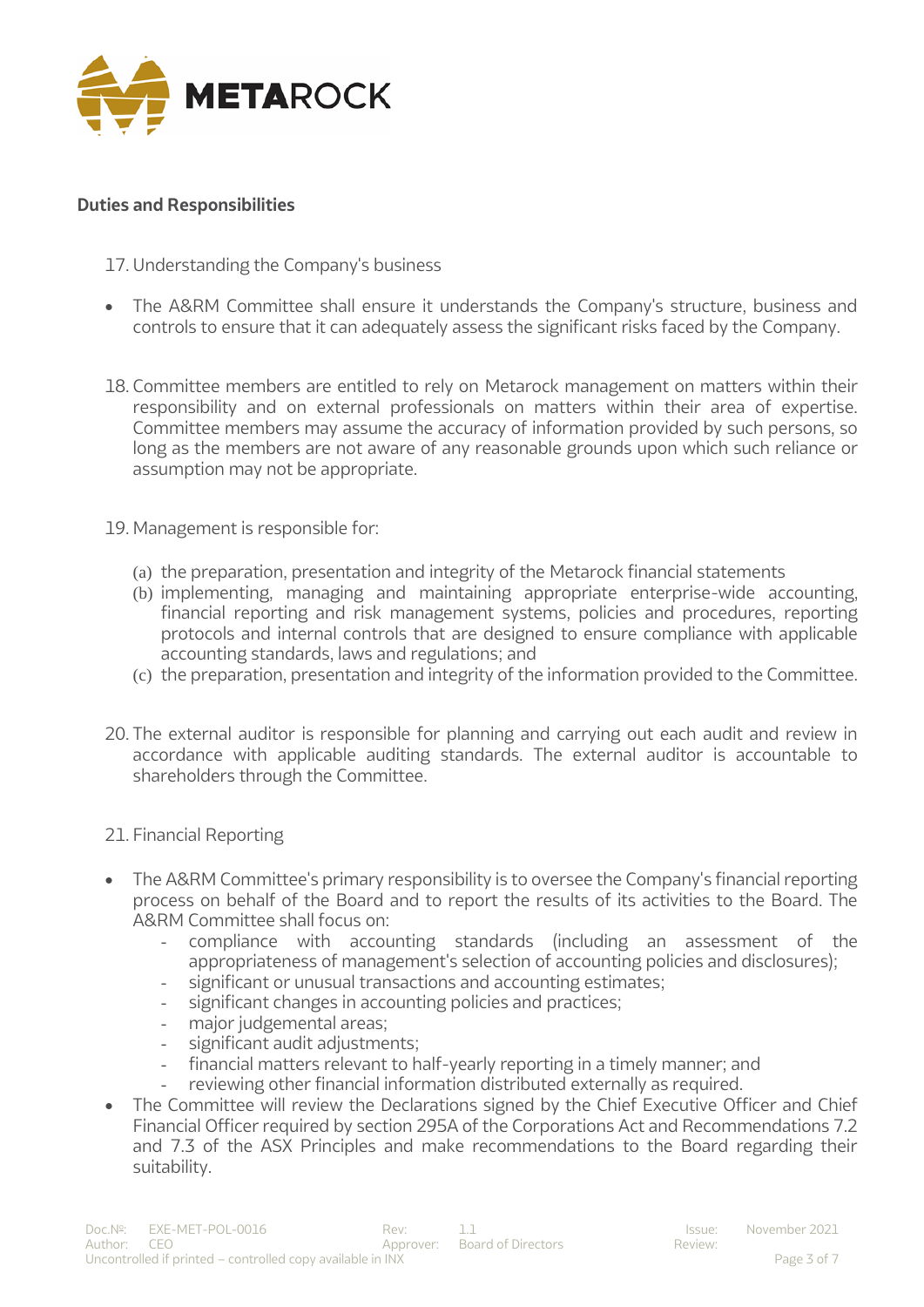

## 22. Reporting to the Board

- The A&RM Committee shall regularly report to the Board on all matters relevant to the A&RM Committee's role and responsibilities.
- The A&RM Committee chairman will report and as appropriate make recommendations to the Board after each meeting of the A&RM Committee on matters dealt with by the A&RM Committee.
- As and when appropriate, the A&RM Committee will seek direction and guidance from the Board on audit, risk management and compliance matters.
- The A&RM Committee shall ensure that the Board is made aware of audit, financial reporting, internal control, risk management and compliance matters which may significantly impact upon the Company in a timely manner.

23. Assessment of accounting, financial and internal controls

- Periodically, the A&RM Committee shall meet separately with management, the internal auditors (if any), and the external auditors to discuss:
	- the adequacy and effectiveness of the accounting and financial controls, including the Company's policies and procedures to assess, monitor, and manage business risk, and legal and ethical compliance programs; and
	- issues and concerns warranting A&RM Committee attention, including but not limited to their assessments of the effectiveness of internal controls and the process for improvement.
- The A&RM Committee shall provide sufficient opportunity for any internal auditors and the external auditors to meet privately with the members of the A&RM Committee. The A&RM Committee shall review with the external auditor any audit problems or difficulties and management's response.
- The A&RM Committee shall receive regular reports from the external auditor on the critical policies and practices of the Company, and all alternative treatments of financial information within generally accepted accounting principles that have been discussed with management.

24. Appointment of external auditors and scope of external audit

- The A&RM Committee shall make recommendations to the Board on the appointment, reappointment or replacement, remuneration, monitoring of the effectiveness and independence of the external auditors and resolution of disagreements between management and the auditor regarding financial reporting.
- The A&RM Committee shall discuss with the external auditors the overall scope of the external audit, including identified risk areas and any additional agreed-upon procedures.

25. Approval of audit and non-audit services provided by external auditors

• The A&RM Committee shall be notified of all audit and non-audit services provided by the external auditors and shall not engage the external auditors to perform any nonaudit/assurance services that may impair or appear to impair the external auditor's judgement or independence in respect of the Company.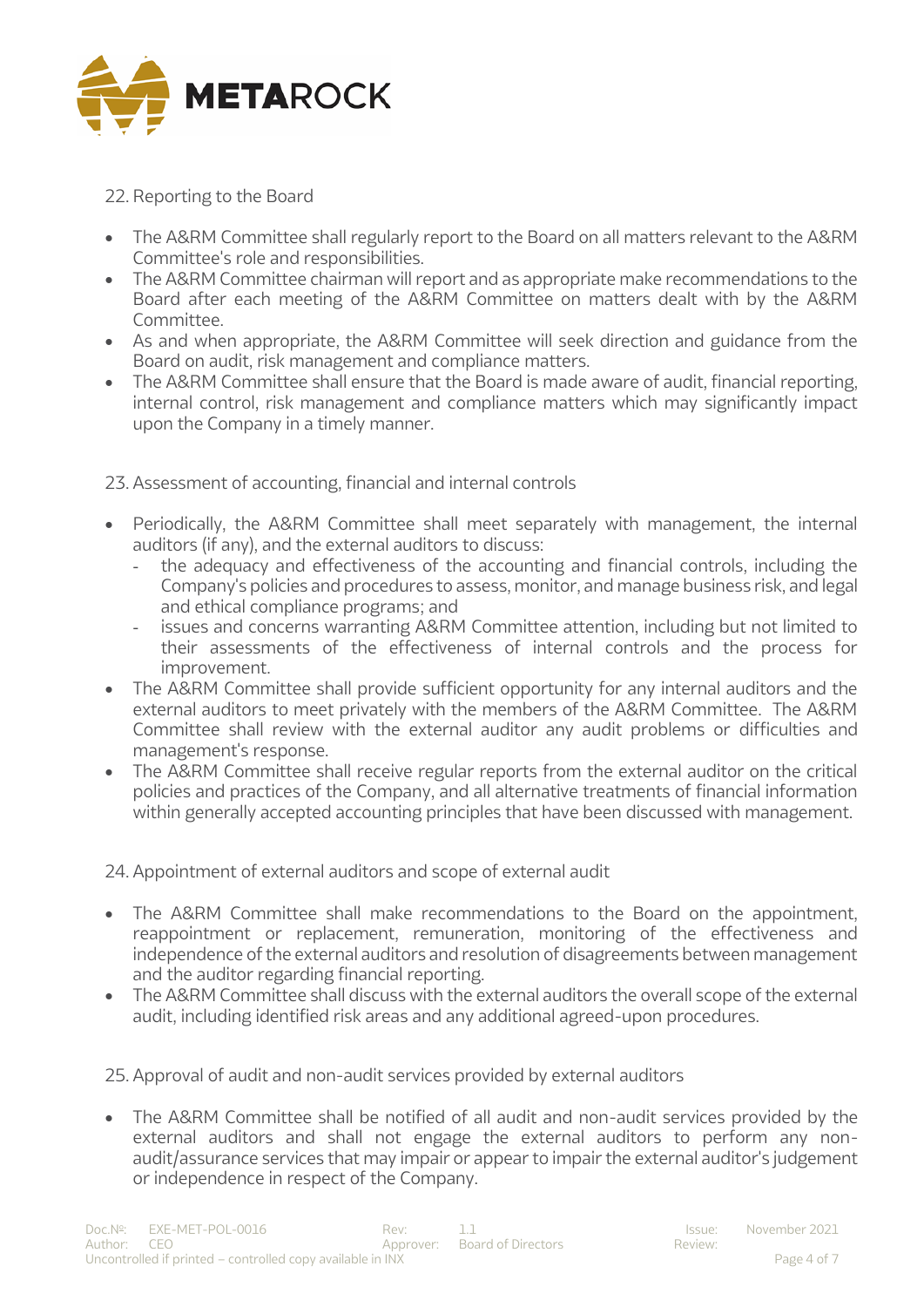

26. Assessment of the external audit

- The A&RM Committee, at least on annual basis, shall obtain and review a report by the external auditors describing (or meet, discuss and document the following with them):
	- The audit firm's internal quality control procedures.
	- Any material issues raised by the most recent internal quality control review, or peer review, of the audit firm, or by any enquiry or investigation by governmental or professional authorities, within the preceding five years, respecting one or more independent audits carried out by the firm, and any steps taken to deal with any such issues.
	- All relationships between the external auditor and the Company (to assess the auditor's independence).
- The A&RM Committee shall set clear hiring policies for employees or former employees of the external auditor by the Company in order to prevent the impairment or perceived impairment of the external auditor's judgement or independence in respect of the Company.
- The A&RM Committee shall review and assess the independence of the external auditor, including but not limited to any relationships with the Company or any other entity that may impair or appear to impair the external auditor's judgement or independence in respect of the Company.
- The A&RM Committee shall draft an annual statement for inclusion in the Company's annual report as to whether the A&RM Committee is satisfied the provision of non-audit services is compatible with the external auditor's independence.

27. Assessment of the internal audit

- The A&RM Committee shall review the internal auditor's charter, if any, and resources to ensure no unjustified restrictions or limitations are imposed upon internal audit staff and that resourcing is adequate.
- The A&RM Committee shall discuss the scope of any internal audit with the internal auditor, including the internal audit plan, work program and quality control procedures.

28. Compliance with laws and regulations

\_\_\_\_\_\_\_\_\_\_\_\_\_\_\_\_\_\_\_\_\_\_\_\_\_\_\_\_\_\_\_\_

- The A&RM Committee shall review the risk management policies developed and implemented by management taking into account all legal obligations and the reasonable expectations of stakeholders<sub>2</sub>
- The A&RM Committee shall gain an understanding of the current areas of greatest compliance risk (financial and non-financial) and review these areas on a regular basis.

The A&RM Committee shall obtain regular updates from management, the Company's legal counsel and auditors and any external parties as it thinks fit regarding audit, risk management and compliance matters. It shall regularly review existing compliance systems and consider any deficiencies in compliance risk measures.

<sup>2</sup> Stakeholders can include: shareholders, employees, customers, suppliers, creditors and the broader community in which the Company operates.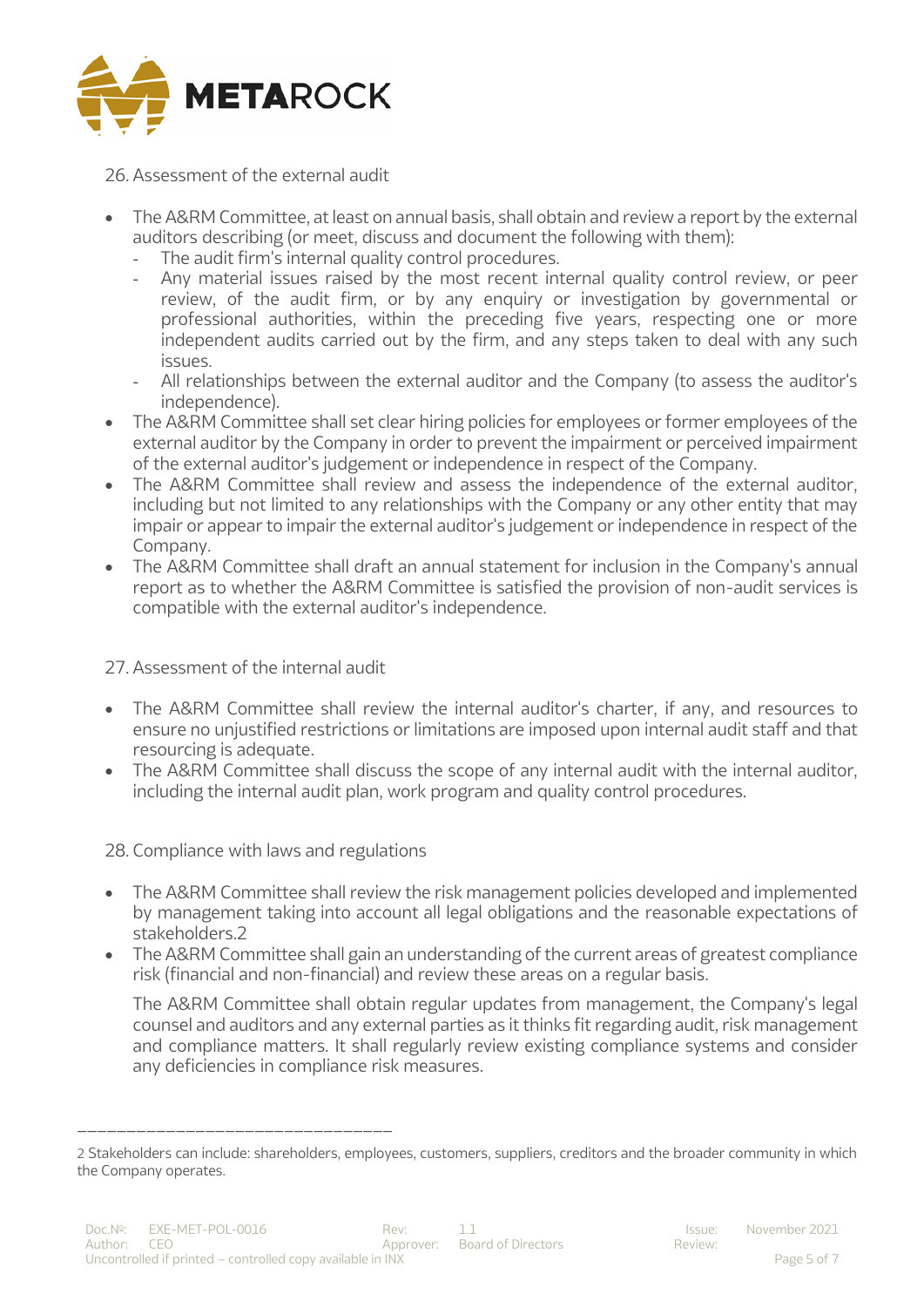

- The A&RM Committee shall review any legal matters which could significantly impact the Company's compliance and risk management systems, and any significant compliance and reporting issues, including any recent internal regulatory compliance reviews and reports.
- The Committee's risk management function shall include review of risk and compliance under the Work, Health & Safety Act.
- The A&RM Committee shall review the effectiveness of the compliance function at least annually, including the system for monitoring compliance with laws and regulations and the results of management's investigations and follow-ups (including disciplinary action) of any fraudulent acts or non-compliance.
- The A&RM Committee shall be satisfied that all regulatory compliance matters have been considered in the preparation of the Company's official documents.
- The A&RM Committee shall review the findings of any examinations by regulatory agencies and oversee all liaison activities with regulators.

#### 29. Releases and complaints

- The A&RM Committee shall review and discuss media releases, ASX announcements and any other information provided to analysts.
- The A&RM Committee shall review all representation letters signed by management to ensure that the information provided is complete and appropriate and make recommendations to the Board regarding their suitability.
- The A&RM Committee shall establish procedures for the receipt, retention, and treatment of complaints received by the Company regarding accounting, internal accounting controls, or auditing matters, and the confidential, anonymous submission by employees of the Company of concerns regarding questionable accounting or auditing matters.
- The A&RM Committee shall review corporate legal reports of evidence of a material violation of the Corporations Act, the ASX Listing Rules or breaches of fiduciary duties.

## 30. A&RM Committee performance

- The A&RM Committee shall perform an evaluation of its performance at least annually to determine whether it is functioning effectively by reference to current best practice.
- The Board will evaluate the performance of the A&RM Committee as appropriate and is responsible for reviewing the Company's policies on risk oversight and management and shall satisfy itself that management has developed and implemented a sound system of risk management and internal control.

Adopted by the Board of Directors on 26 February 2015.